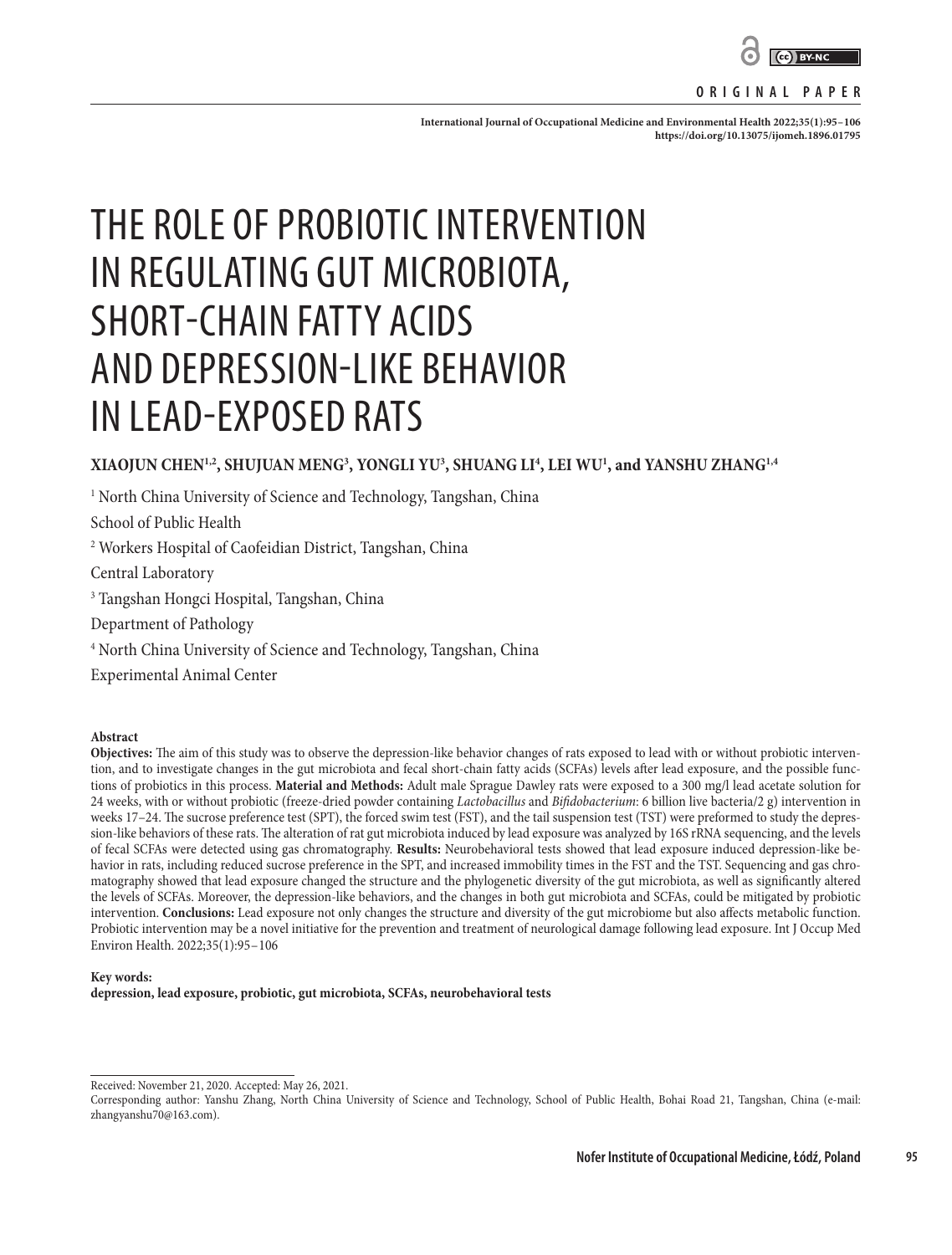## **INTRODUCTION**

Lead is a widespread neurotoxin in production and living environments. Long-term exposure to low concentrations of lead can cause neurological damage, including cognitive impairment, anxiety, depression and other neurological diseases. Depression is mainly characterized by low emotion, low interest, a lack of concentration, slow thinking and behavior, and in severe cases – pessimism, despair and suicidal thoughts. The gut microbiota plays an important role in human health and disease transition, and may also take part in the development of neurological damage caused by lead exposure. With in-depth research on microbial genes and the application of bioinformatics of microbiota, researchers have found that depression is not necessarily a problem of the brain but of gut microbiota; however, the mechanism is still unclear [1–3].

The microbiome-gut-brain axis participates in the bidirectional regulation of the intestinal and central nervous system (CNS) through immune, endocrine, vagus and neurotransmitter pathways [4–6]. Some studies indicate that patients with irritable bowel syndrome often have a psychiatric history, accompanied by gut microbiota disorders. Neuropsychiatric diseases such as autism, depression, and Alzheimer's disease are strongly correlated with the composition of the gut flora [7–9]. The gut flora regulates the secretory reflex and gut movement, as well as the brain and behavior. Bercik et al. [10] found that increases in the abundance of intestinal *Citrobacter* caused decreases in the number of neurotransmitters in mice, and that the mice presented depressive behavior. Apparently, the gut microbiota shows associations in the junction between the CNS and the gut; therefore, it affects the functional development of the CNS and the occurrence of related diseases.

Short-chain fatty acids (SCFAs) are the end metabolites of dietary fiber fermentation and mainly consist of acetic acid, propanoic acid, butyrate, branched chain amino acids, such as isobutyric acid, and isovaleric acid from protein fermentation, which can affect intestinal mucosal immune balance [11,12]. They can have a direct nutritional effect on probiotics, and promote the growth and reproduction of probiotics, but also regulate the pH value of the gut, prevent the colonization of pathogenic bacteria, promote the proliferation of colon epithelial cells, and maintain intestinal morphology [13]. Short-chain fatty acids are related to intestinal immunity and play an important role in the immunity of the CNS. Researchers have reported that SCFAs produced from a microbial metabolite can reach the circulation and cross the blood-brain barrier to activate specific receptors in the brain regions and neural circuits, associated with depression and anxiety-like behaviors [14–16]. Wu et al. [17] found that the gut flora related to depression affects the production of SCFAs.

Although the potential health risks of lead exposure are widespread, the changes in the intestinal microbiome and SCFAs in the development of lead-induced neurotoxicity are unclear. This study used sequencing and gas chromatography to analyze the composition and relative abundance of gut flora in lead-exposed rats, along with changes in the amounts of fecal SCFAs, and *Bifidobacterium* and *Lactobacillus* applied as probiotic interventions in lead-exposed rats, in order to observe the roles of these probiotics in lead-induced depression. The results of this study will provide new strategies for the prevention and treatment of lead-exposed occupational populations.

#### **MATERIAL AND METHODS**

#### **Grouping and treatment of experimental animals**

Forty-five healthy adult male specific pathogen-free Sprague Dawley rats (200±10 g) were obtained and bred in the Experimental Animal Center under the conditions of 20–26°C, 40–70% relative humidity, and a 12-hour light and dark cycle, with water provided *ad libitum*. After a week of adaptive feeding, the animals were randomly divided into 3 groups, i.e., the control group, the leadexposed group, and the intervention group, with 15 animals in each group. The rats in the lead-exposed group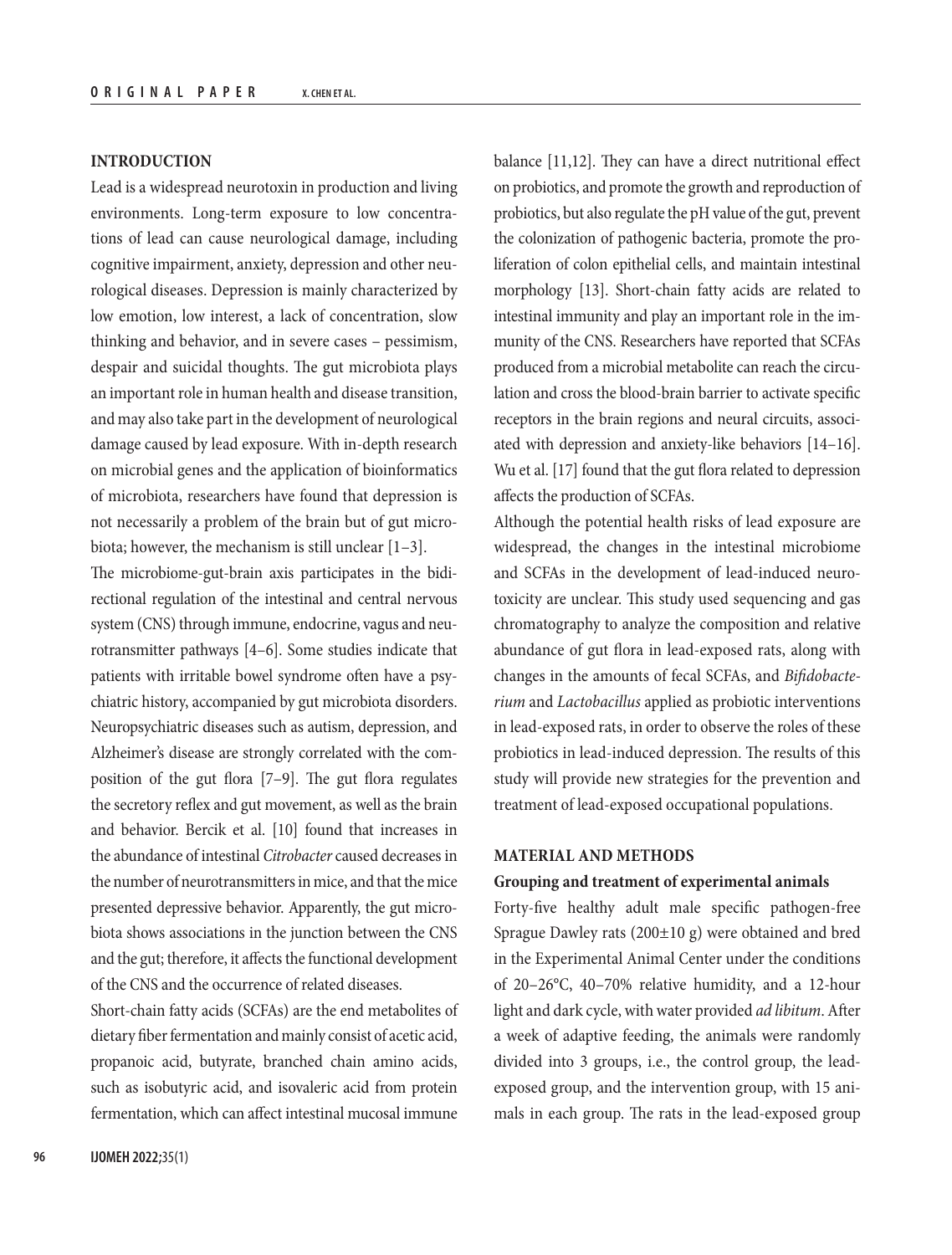and the intervention group were exposed to a 300 mg/l lead acetate solution for 24 weeks. In week 17, probiotics (freeze-dried powder containing *Lactobacillus* and *Bifidobacterium*: 6 billion live bacteria/2 g, produced by Zhenhe Biological Company of Shanghai, China) were administered to the rats from the intervention group, by gavage, 5 times a week; at least  $1.2 \times 10^9$  CFU combined strains were given to each rat, and doses as high as  $4.8\times10^{10}$  CFU were administered. The health and activity of the rats were observed daily, and changes in the body weight and water intake were recorded weekly. The animal experimental protocols were reviewed and approved by the Ethics Committee of the North China University of Science and Technology (NCUST, China).

#### **Collection of fecal samples**

After blood collection, the abdominal cavity of the rat was dissected, and the intestinal tissue was separated on a sterilized clean bench. Approximately 300 mg of feces were removed and placed in 2 sterilized 1.5 ml EP tubes, and rapidly frozen in liquid nitrogen. One of the 2 samples was used for the sequencing of the gut microbiota. The other sample was used to detect the level of SCFAs.

## **Sucrose preference test (SPT)**

The SPT is a measure of a lack of pleasure, as decreased interest in reward stimulation is a form of neurodepressive behavior. All rats were tested twice. The first test was to determine the preference for basic sugar water, and the second test was to determine the influencing factors. Before the testing experiment, all rats experienced the adaptive phase. A total of 250 ml of a 1% sucrose solution was placed in the side of the cage and was changed to 250 ml of pure water after 24 h. All rats abstained from drinking for 24 h, which was followed by the beginning of each baseline test. Each rat was given the choice between 2 weighted bottles, one of a 1% (w/v) sucrose solution and the other of water. After 2 h, the 2 bottles were weighed

and the total liquid consumption was recorded, including both the water consumption and the sucrose consumption of each rat. The following formula was used:

> percent sucrose intake  $(\%) =$ sucrose consumption / (sucrose consumption + (1) pure water consumption)  $\times$  100%.

## **Forced swim test (FST)**

The FST is one of the most common experiments to evaluate depression-like behaviors in rodent models. The rats were put into a cylindrical container (diameter: 20 cm, depth: 40 cm) with clean water (depth: 25 cm, temperature:  $25\pm1\textdegree C$ ) and forced to swim. Immobility was defined as the absence of all motion with the exception of movements required to keep the head of the rats above water. The duration of immobility in the last 4 min of a 6-minute test was recorded.

### **Tail suspension test (TST)**

The rats were individually suspended in a white plexiglass box sized  $40 \times 40 \times 40$  cm, 15 cm from the ground by the distal end of their tails at 1.5 cm. Immobility was defined as movement without limb struggle, and the total immobility time in the last 4 min of a 6-minute test was recorded.

#### **Metagenomic sequencing of the 16S rRNA gene**

Fresh intestinal feces of the rats were quickly collected in a sterilized cryopolymer and stored in a refrigerator at –80°C. Total DNA extraction of the microbiome, polymerase chain reaction (PCR) amplification of the target fragment, fluorescence quantification of the amplification product, and high-throughput sequencing of the highly variable V4 region of the 16S rRNA gene were then performed. The V4 region-specific primers were 520F (5'-AYTGGGYDTAAAGNG-3') and 802R (5'-TAC-NVGGGTATCTAATCC-3'). Then, these obtained se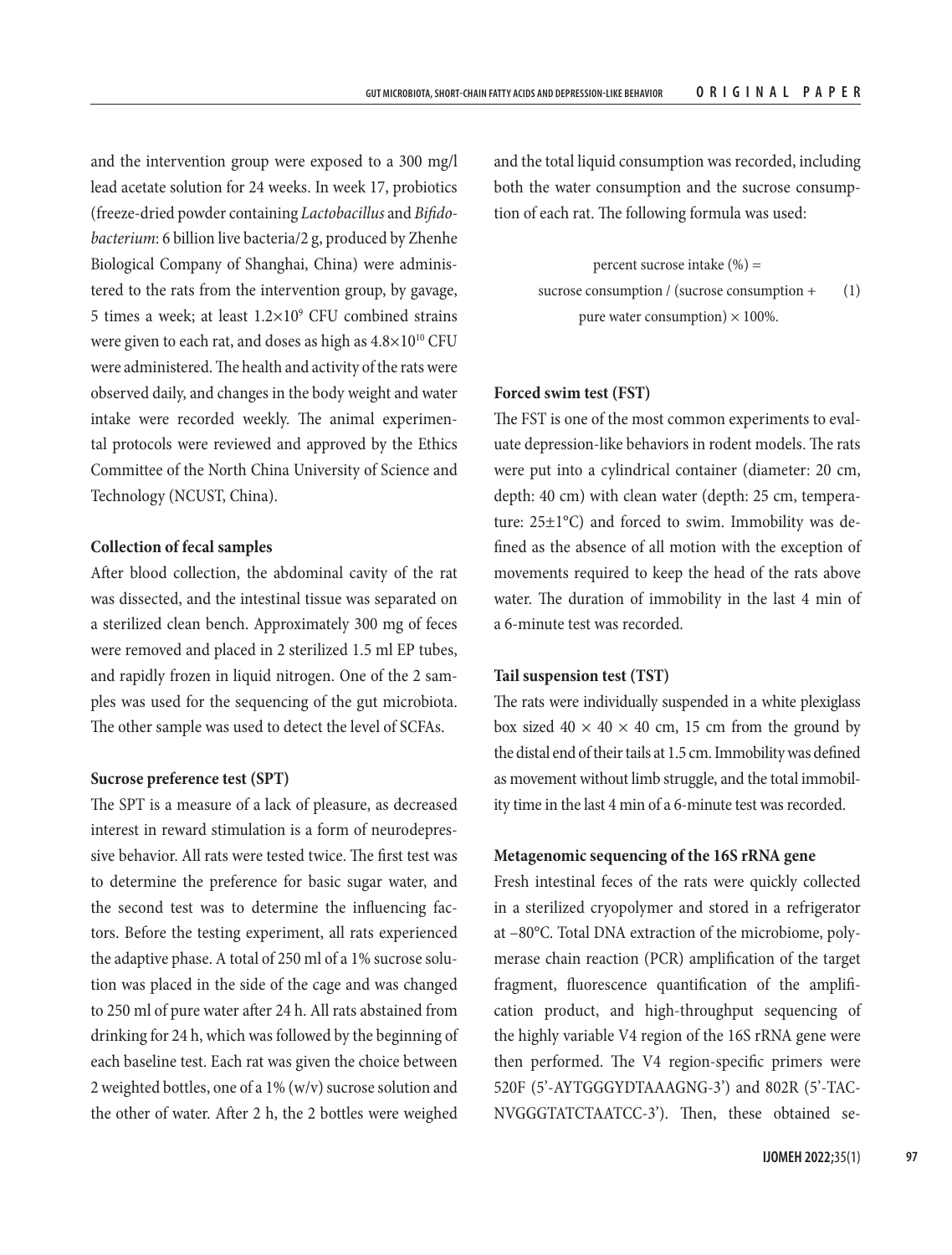quences were classified by operational taxonomic units (OTUs) with a 97% threshold of pairwise identity information. The representative sequences of each OTU were used for identification and system analysis. The specific composition of each sample at different taxonomic levels (phylum, class, order, family, and genus) was analyzed. By applying a range of multivariate statistical analysis tools, differences in the bacterial community structure between different samples were further analyzed.

## **Determination of SCFAs in the feces of rats**

The composition and concentration of SCFAs in the feces of the experimental rats were determined by gas chromatography (GC-MS). First, 50 mg of each fecal sample was accurately weighed and stored; then, 500 µl of the solution with a pH of 1 was added, and the samples were extracted with sufficient vortex oscillation for 10 min. After that, 500 µl of ethyl acetate was added, the samples were extracted with vortex oscillation for 30 min, and centrifuged for 10 min at 12 000 r/min, and then the supernatant was collected for measurement. The gas chromatography conditions were as follows: chromatographic column: FFAP elastic quartz capillary column (30m×320microns×1microns); heating procedure: the initial temperature was 80°C, held for 3 min, then it was increased to 120°C by increments of 5°C/min, and held for 6 min; carrier gas: nitrogen, the flow rate was 20 ml/min; inlet temperature: 200°C; injection mode: shunting (shunting ratio: 10:1); injection amount: 5.0 units; detector temperature: 240°C. Data processing was carried out in a gas chromatography workstation at HP Chem Station.

## **Statistical analysis**

The SPSS software v. 23.0 was used for data statistics and one-way analysis of variance. All the data are expressed as the mean  $(M) \pm$  standard deviation (SD), and  $p < 0.05$ indicates a significant difference.

## **RESULTS**

# **Effects of body weight and water intake of the experimental rats following lead exposure and probiotic intervention**

The experimental rats were exposed to lead for 24 weeks via drinking water. The health and activity of the rats were observed daily, and their weight and water intake were recorded weekly. As shown in Figure 1a, the weight of the animals in the lead-exposed group was lower than in the control group in weeks 14–24, suggesting that lead exposure caused health problems in the lead-exposed group. Beginning in week 14, the intervention group



**Figure 1.** Changes in a) weight and b) drinking water intake of the rats following lead exposure and *Bifidobacterium* and *Lactobacillus* intervention, recorded weekly in September 2017, Tangshan, China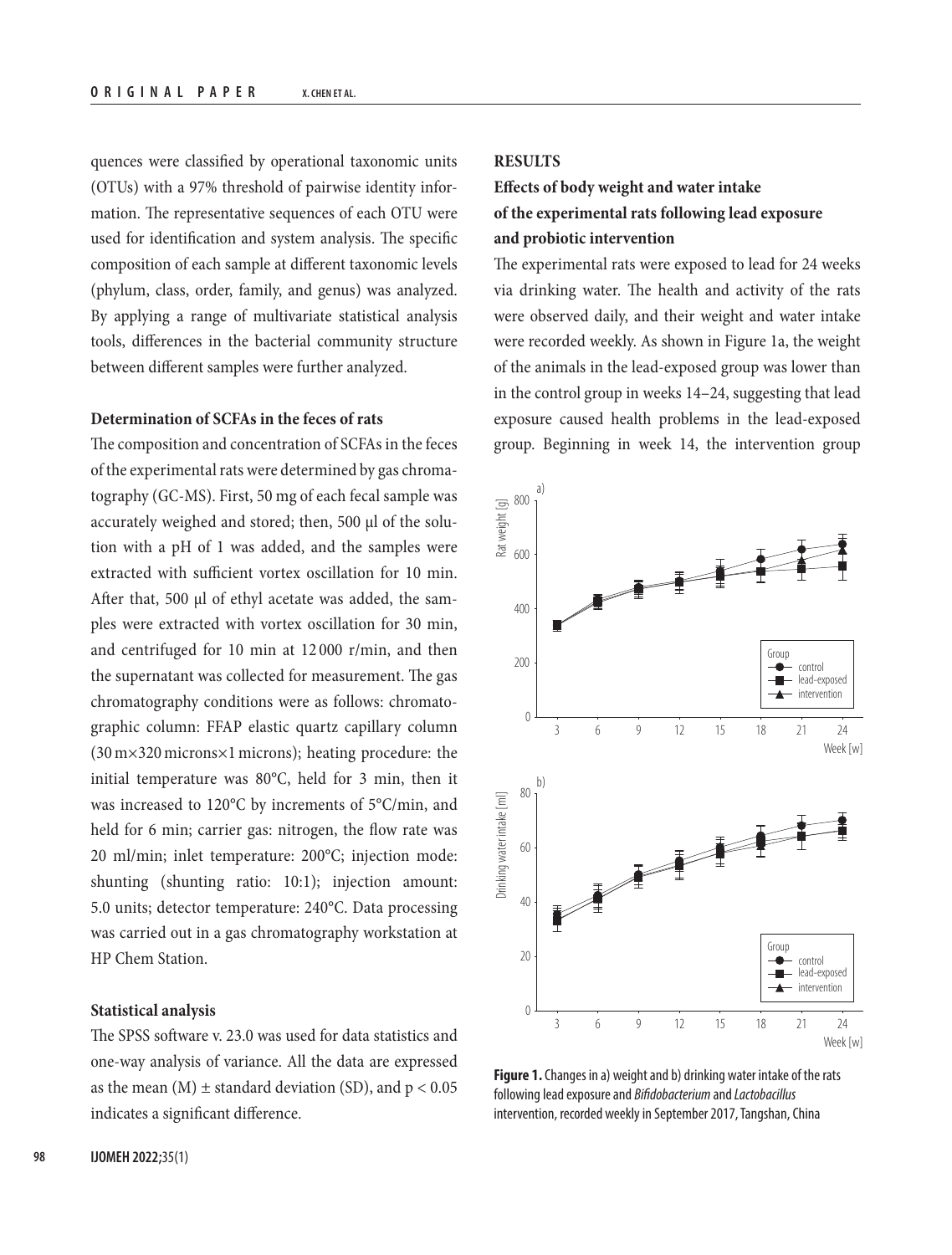

a p < 0.001 as compared to the control group.

 $^{\rm b}$  p  $<$  0.001 as compared to the lead-exposed group (N  $=$  10).

**Figure 2.** Alteration in depression-like behavior of the rats following lead exposure and *Bifidobacterium* and *Lactobacillus* intervention: a) sucrose preference test, b) forced swim test, and c) tail suspension test were used to assess depressive behavior of the rats, September 2017, Tangshan, China

gained more weight compared to the lead-exposed group, and the weight gains were different between the 2 groups. Water intake increased with increasing rat weight, but there was no significant difference between the lead-exposed group and the control group (Figure 1b).

# **Alterations in the neurobehavior of the experimental rats following lead exposure and probiotic intervention**

The SPT mainly investigates whether the experimental rats lacked pleasure or interest in the stimulation of reward, which is a depression-like behavior. The FST recorded the immobility time within the last 4 min of a 6-minute test, which was used to evaluate the depressive behaviors of rodent models. The TST was also used to assess the depressive behavior of the rats. In the sugar water preference test, compared to the control group, the sugar water intake of the rats in the lead-exposed group was significantly lower, while that of the intervention group was significantly higher (Figure 2a). In the FST, compared with the control group, the immobility of the lead-exposed group increased, while that of the intervention group experienced a significant decrease (Figure 2b). In the TST, immobility within 2–6 min significantly increased in the lead-exposed group relative to

the control group, and that of the intervention group was significantly shortened compared with the lead-exposed group (Figure 2c).

# **Alteration of α-diversity of the gut microbiome in the experimental rats following lead exposure and probiotic intervention**

To analyze the microbes in the feces of the experimental rats, 16S rRNA gene sequencing was performed. Among all the samples, the highest number of OTUs was 1888, and the lowest was 295. As shown in Figure 3a, the OTUs of gut microbiota were compared at the phylum, family and genus levels, and the numbers of OTUs in the leadexposed group were significantly higher than those in the control group and the intervention group. A total of 28 098 sequences were randomly selected to statistically analyze the diversity index at a 97% similarity level of the fecal flora, and the Chao1 index and the Shannon index reflected the abundance and evenness, respectively. The Chao1 index and the Shannon index were compared between the control group, the lead-exposed group and the intervention group, and the differences between the groups were significant (Figure 3b and 3c). These data showed that the diversity of the gut microbiota significantly increased in the lead-exposed rats relative to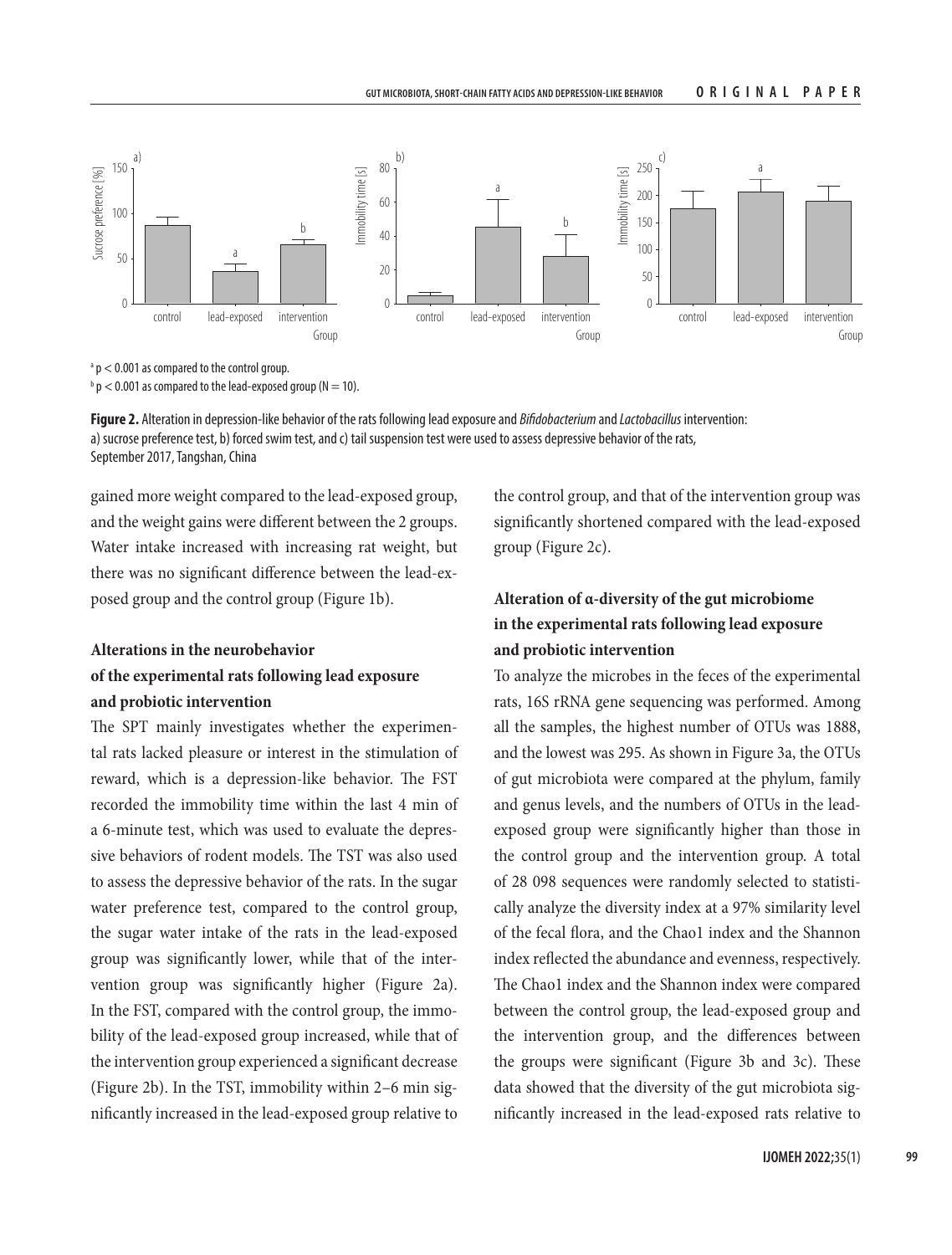

PC1 – the principal coordinate component that can explain the data changes as much as possible; PC2 – the principal coordinate component that accounts for the largest proportion of the remaining changes.

a p < 0.001 as compared to the control group.

 $\Phi$  p  $<$  0.001 as compared to the lead-exposed group (N  $=$  6).

**Figure 3.** Diversity index of gut microbiota of the rats following lead exposure and *Bifidobacterium* and *Lactobacillus* intervention: a) the operational taxonomic units (OTUs) of the intestinal flora in feces from rats, b) the Chao1 index at a 97% similarity level of the fecal flora data, c) the Shannon index at a 97% similarity level of the fecal flora data, d) principal coordinates analysis of the similarity of OTUs and the richness of gut flora, September 2017, Tangshan, China

the control group, while *Bifidobacterium* combined with *Lactobacillus* intervention mitigated this effect.

# **Changes in β-diversity of the gut microbiota in the experimental rats following lead exposure and probiotic intervention**

To further analyze the difference in the fecal microbial diversity in the experimental rats, OTUs information of each sample was analyzed with a weighted UniFrac distance matrix. Principal coordinates analysis was based on the weighted UniFrac distance matrix and focused on describing the differences in the samples caused by the change in the abundance of community members. As shown in Figure 3d, the similarity of OTUs and the richness of flora in the control group, the lead-exposed group and the intervention group could be significantly distinguished.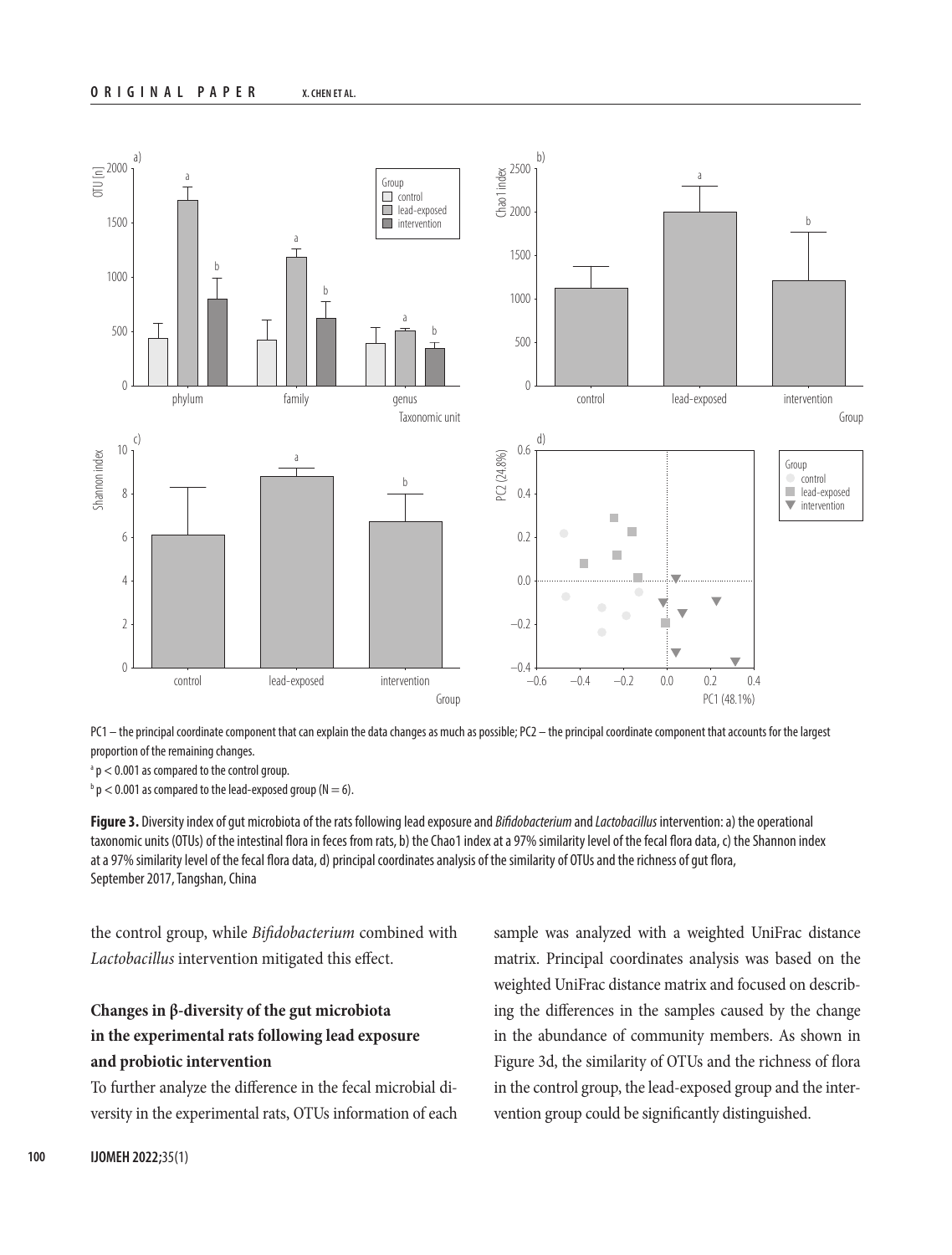# **Effects of the relative abundance of the gut microbiome in the experimental rats following lead exposure and probiotic intervention**

According to the classification of OTUs, 16S rRNA sequencing was performed on microbial DNA from the feces of the experimental rats, and the composition of the gut microbiota of these rats was determined at the phylum, family and genus levels.

At the phylum level, the microbial community structure and relative abundance of the lead-exposed group and the control group are shown (Figure 4a and 4b). There was a significant difference between the lead-exposed group and the control group. Compared with the control group, the abundances of *Bacteroidetes* (15.21% vs. 6.13%) and *Proteobacteria* (9.59% vs. 7.60%) in the lead-exposed group significantly increased, while the *Firmicutes* abundance decreased (72.11% vs. 78.96%). There were significant differences between the lead-exposed group and the intervention group, and that difference was statistically significant.

At the family level, the microbial community structure and relative abundance of the lead-exposed group and the control group are shown (Figure 4c and 4d), and there was a significant difference between the lead-exposed group and the control group. Compared with the control group, the abundances of *Lactobacillus* (2.02% vs. 27.5%), *Spirochaetes* (1.16% vs. 4.08%) and *Turicibacterales* (0.1% vs. 3.13%) in the lead-exposed group significantly decreased. In turn, *Ruminococcaceae* (27.47% vs. 14.49%), *Clostridium* (27.97% vs. 10.33%), and *s24-7*  (10.8% vs. 4.32%) were significantly more abundant in the lead-exposed group. The number of *Spirobacteria* significantly increased in the intervention group.

At the genus level, the microbial community structure and the relative abundances of bacteria in the lead-exposed group and the control group are shown (Figure 4e and 4f). There was a significant difference between the lead-exposed group and the control group. Compared with the control group, the abundances of *Lactobacillus* (2.08% vs. 29.5%) and *Spirobacteria* (1.96% vs. 4.06%) in the lead-exposed group significantly decreased. However, *Clostridium difficile* (69.58% vs. 46.66%) and *Bacteroidetes* (15.21% vs. 6.12%) were significantly more abundant. The abundance of the gut flora significantly increased after probiotic intervention.

# **Changes in fecal SCFAs in the experimental rats following lead exposure and probiotic intervention**

The composition and concentration of fecal SCFAs, including acetic acid (Figure 5a), propionic acid (Figure 5b), isobutyric acid (Figure 5c), butyric acid (Figure 5d), valeric acid (Figure 5e) and isovaleric acid (Figure 5f), were determined through gas chromatography. Compared with the control group, the amounts of fecal acetic acid, propionic acid and butyric acid were significantly decreased in the lead-exposed group, while isobutyric acid, valeric acid and isovaleric acid in each group were not significantly different. Compared with the lead-exposed group, the amounts of fecal acetic acid, propionic acid, butyric acid, isobutyric acid, valeric acid and isovaleric acid in the *Bifidobacterium* combined with *Lactobacillus* intervention group were significantly increased.

#### **DISCUSSION**

Depression-like behavior is a common manifestation of emotional disorders, including depression, anhedonia, pessimism, anorexia, severe cognitive impairment, and even suicide [18]. It is known that lead exposure impacts on behavior causing depression, anxiety, and aggressiveness [19]. Although it is generally believed that the richness and diversity of gut microbiota are related to neurological damage, little research has been conducted on the changes in gut microbiota in neurobehavioral disorders following lead exposure.

The present study analyzed the depression-like behaviors, the changes of gut microbiota and fecal SCFAs in lead-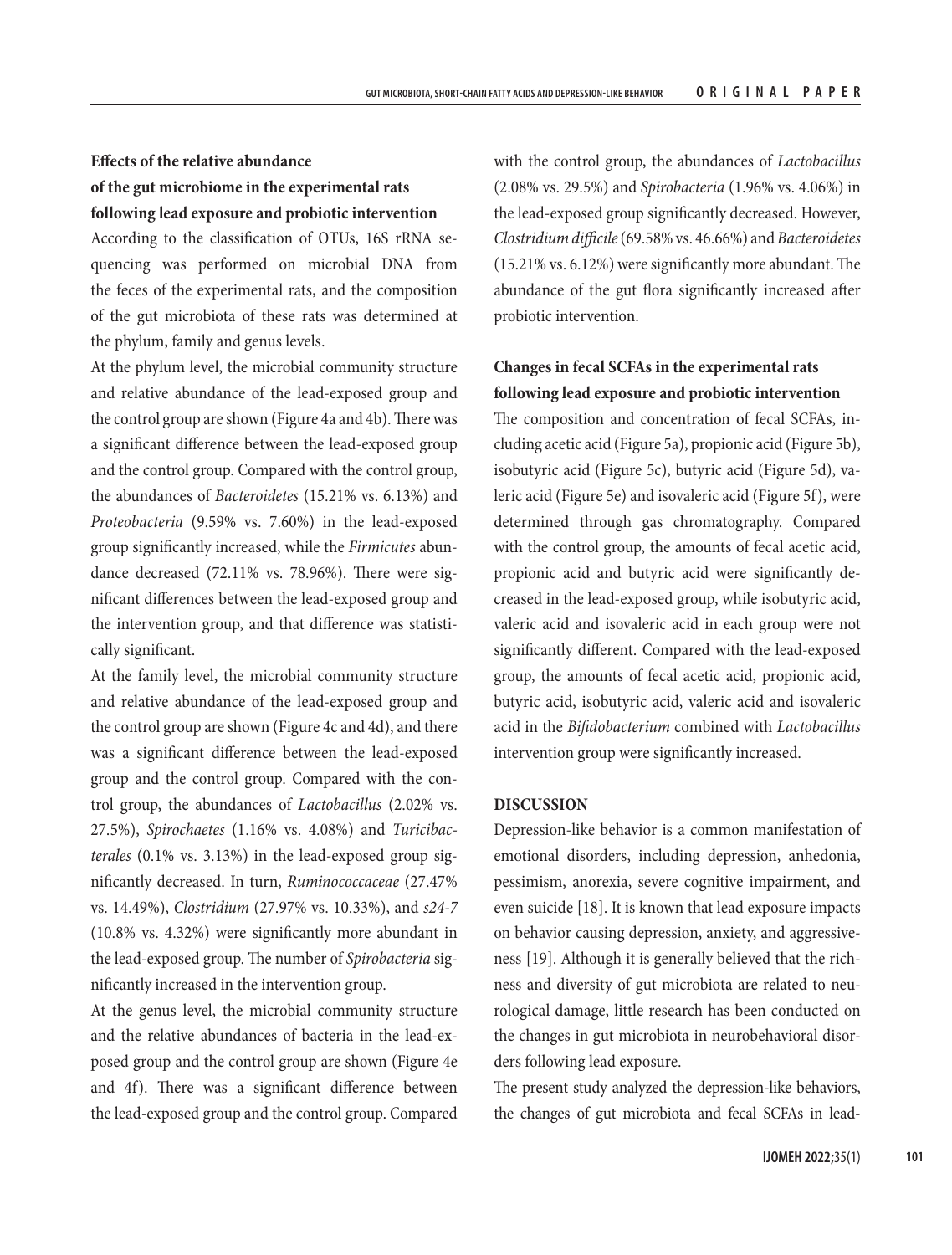

<sup>a</sup> p < 0.001 as compared to the control group.

 $\Phi$  p < 0.001 as compared to the lead-exposed group (N = 6).

**Figure 4.** Relative abundance analysis of gut microbiota – the microbial community structure and relative abundance of the intestinal flora from rat feces: a) and b) phylum level, c) and d) family level, e) and f) genus level, September 2017, Tangshan, China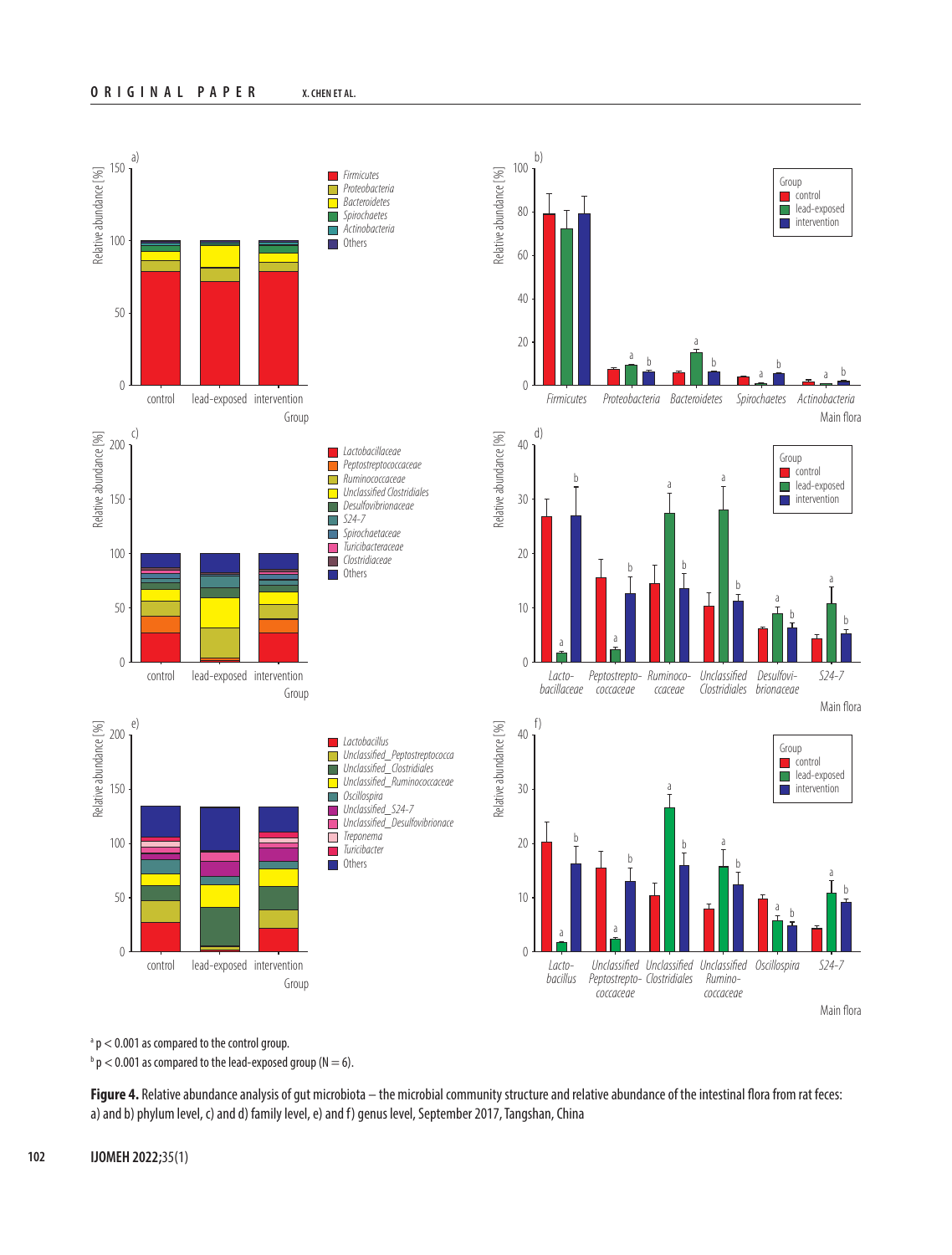

a p < 0.001 as compared to the control group.

 $^{\rm b}$  p  $<$  0.001 as compared to the lead-exposed group (N  $=$  6).

The concentrations of fecal SCFAs were determined through gas chromatography.

**Figure 5.** The short-chain fatty acids (SCFAs) levels: a) acetic acid, b) propionic acid, c) isobutyric acid, d) butyric acid, e) valeric acid, and f) isovaleric acid, in the experimental rats following lead exposure and *Bifidobacterium* and *Lactobacillus* intervention, September 2017, Tangshan, China

exposed rats, and the effects of probiotic intervention in this model. Neurobehavior tests showed that lead exposure induced depression-like behavior in rats, accompanying changed structures and the phylogenetic diversity of gut microbiota and altered levels of SCFAs. Moreover, the depression-like behaviors, the changes in gut microbiota and SCFAs could be mitigated by probiotic intervention. The obtained results provided new evidence supporting the regulations between gut microbiota and depression-like behaviors, and new possible mechanism underlying neurotoxicity related to lead exposure. Moreover, this study suggested that probiotic intervention may be used as an adjuvant treatment method for neurobehavioral changes caused by occupations and exposure to environmental factors.

Several studies have proven that gut microbiome regulates the development and function of the brain, and the microbiome-gut-brain axis works in the interactions between intestinal bacteria and the nervous system through neuroimmune and neuroendocrine pathways [20]. Through the bidirectional communication system, not only the physiological functions of the intestinal tract, including movement, secretion and immune functions, but also the brain functions and behaviors could be affected [21]. Gut microbiota disorders are associated with the occurrence of many neurological diseases, including depression [22,23].

Some studies have reported that mice spontaneously develop depression-like behaviors after fecal transplantation from depressed patients to germ-free (GF) mice, indicating that depression-like behaviors in mice are closely related to the gut microbiome [24]. Xie Peng's team applied cefoxitin, vancomycin and other antibiotics to clear the gut microbiome in mice and to simulate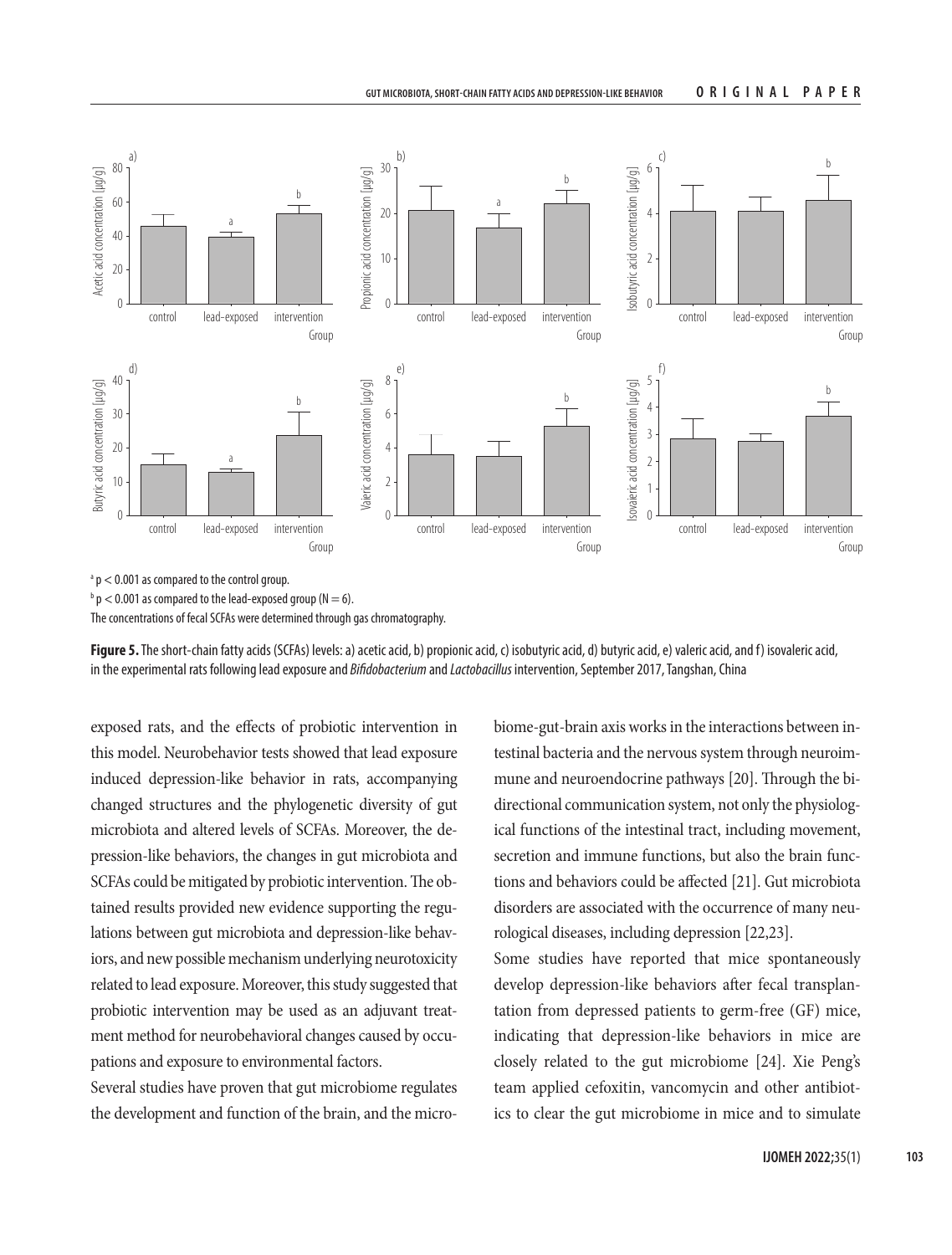GF mice, and found that GF mice exhibited anxiety and depression-like behaviors, and also that this anxiety could be reversed after recolonization of normal flora, while depression-like behaviors could not be reversed [25]. Jiang et al. [26] studied the correlation between depression and the alteration of microbial diversity in human intestinal microflora. They found that there was a significant difference in the composition of intestinal microflora between depressed patients and healthy people, and that the Shannon index was significantly increased in the former group [26]. This finding is consistent with the results presented in this article. Lead exposure in rats induced changes in gut microbiota structures, intestinal microflora diversity alternations, and the increase in the Chao1 index and the Shannon index.

Besides, the authors found that probiotics, *Lactobacillus* and *Bifidobacterium*, showed alleviated effects on the leadinduced depression-like behavior and changes in gut microbiota. It had been reported before that probiotics could stimulate nerve tissue and affect the intestinal and mental health of the host, indicating the effect of probiotics on neuropsychiatric diseases such as depression. The numbers of *Lactobacillus* and *Bifidobacterium* significantly decreased in the intestinal tract of depressed people, suggesting their functions in depression, and *Lactobacillus* and *Bifidobacterium* supplementation might relieve depression [27]. In rat models where the mother and the infant are separated, treatment with *Bifidobacterium* can alleviate depression-like behaviors. Feeding *Bifidobacterium longum* and *Lactobacillus helveticus* to rats with myocardial infarction, accompanied by depression-like behavior, could reduce the depression-like behavior and the expression of certain inflammatory factors, while also improving the permeability of the intestinal mucosa [28].

Although the authors observed alleviated depression-like behaviors in the *Lactobacillus* and *Bifidobacterium* intervention group, and the changes in the gut microbiota structure and diversity, the results showed that the abun-

dance of *Lactobacillus* significantly decreased in the leadexposed group and increased after probiotic intervention, while the probiotic supplement did not increase the abundance of *Bifidobacterium*. This finding may suggest that *Bifidobacteria* do not easily colonize the intestines of rats but can promote the rebalancing of gut microbiota. Another important function of the gut microbiome is to produce SCFAs, which affect a series of host processes, including energy utilization, microbial signaling, and pH changes in the colon, thereby affecting the composition of the gut microbiome and intestinal movement [29]. Studies have reported that *Phascolarctobacterium*, *Roseburia*, *Blautia*, *Faecalibacterium*, *Clostridium*, *Subdoligranulum*, *Ruminococcus* and *Coprococcus* in the phylum *Firmicutes*, as well as bacteria from *Bacteroidetes*, all have the ability to produce SCFAs by fermentation in the human intestinal tract. Generally, SCFAs are considered to play an important role in maintain-

ing human health [30]. Despite their potentially critical role in the microbiome-gut-brain axis, studies directly linking these acids to neuropsychiatric disorders are relatively rare, and the results are inconsistent or even contradictory.

The results obtained in this study show that *Bacteroides*, *Clostridium* and *Ruminococcus*, which can produce SCFAs, obviously increased in abundance in the leadexposed group, which might be related to the chronic stress of experimental rats following lead exposure. After intervention with *Lactobacillus* combined with *Bifidobacterium*, the abundance of *Spirobacteria* significantly increased, and fecal SCFAs also increased and alleviated the depression-like behavior of the lead-exposed rats.

## **CONCLUSIONS**

Depression related to lead exposure is associated with changes in both gut microbiota and the levels of fecal SCFAs. Probiotic intervention can relieve the depressionlike behavior of lead-exposed rats and affect the alteration of the gut microbiome, while the fecal SCFAs could be a possible adjuvant therapy of depression.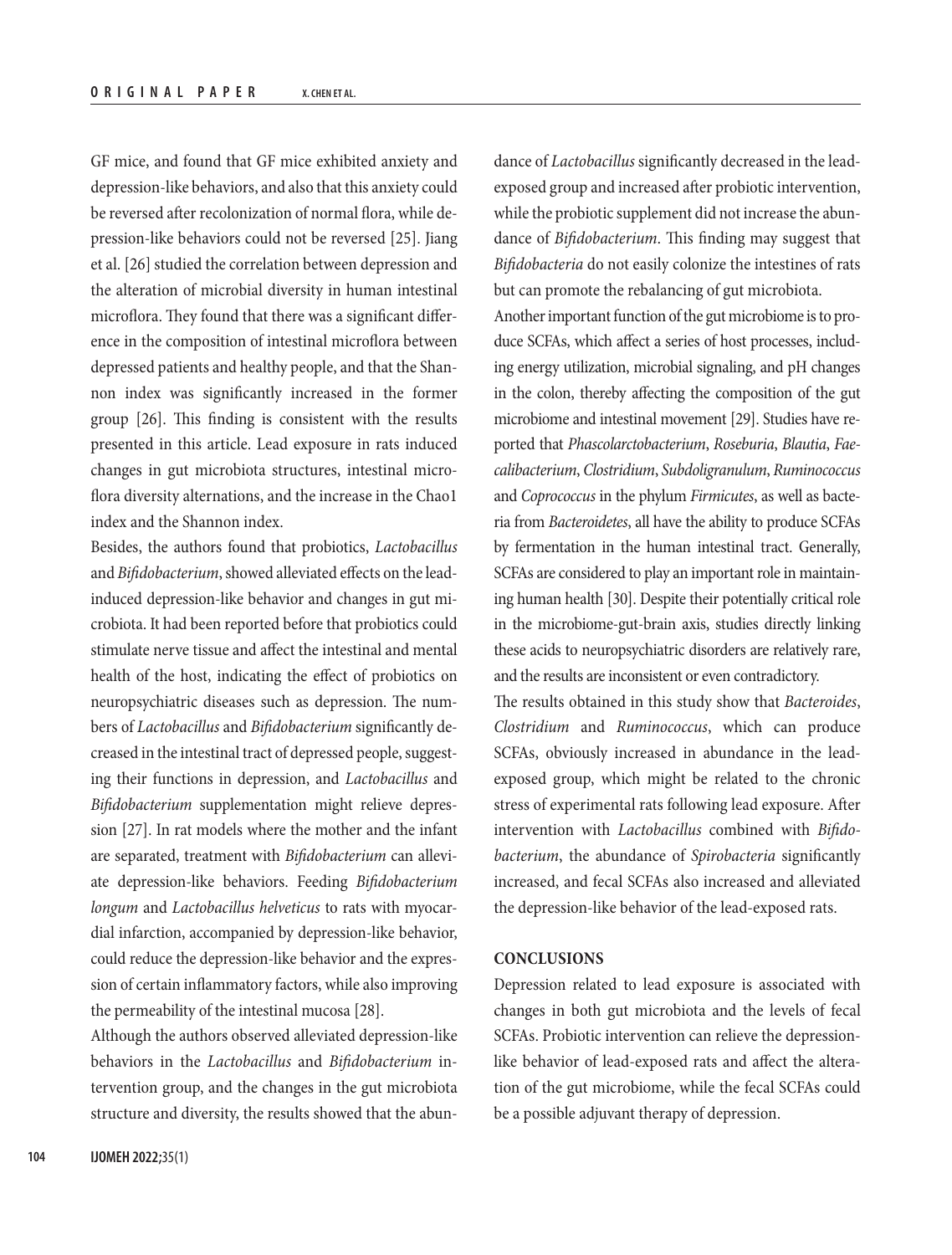#### **ACKNOWLEDGMENTS**

The authors would like to thank all teachers from the School of Public Health and Experimental Animal Center.

#### **REFERENCES**

- 1. Finegold SM, Downes J, Summanen PH. Microbiology of regressive autism. Anaerobe. 2012;18(2):260–2.
- 2. Mezzelani A, Landini M, Facchiano F, Raggi ME, Villa L, Molteni M, et al. Environment, dysbiosis, immunity and sexspecific susceptibility: a translational hypothesis for regressive autism pathogenesis. Nutr Neurosci. 2015;18(4):145–61.
- 3. Ferguson BJ, Marler S, Altstein LL, Lee EB, Mazurek MO, McLaughlin A, et al. Associations between cytokines, endocrine stress response, and gastrointestinal symptoms in autism spectrum disorder. Brain Behav Immun. 2016;58:57–62.
- 4. Cryan JF, O'Mahony SM. The microbiome-gut-brain axis: from bowel to behavior. Neurogastroenterol Motil. 2011;23(3):187–92.
- 5. Going JJ, Brewin TB, Crompton GK, McLelland J. Soft tissue sarcoma: two cases of solitary lung metastasis more than 15 years after diagnosis. Clin Radiol. 1986;37(6):579–81.
- 6. Mayer EA, Tillisch K, Gupta A. Gut/brain axis and the microbiota. J Clin Invest. 2015;125(3):926–38.
- 7. Gohir W, Whelan FJ, Surette MG, Moore C, Schertzer JD, Sloboda DM. Pregnancy-related changes in the maternal gut microbiota are dependent upon the mother's periconceptional diet. Gut Microbes. 2015;6(5):310–20.
- 8. Hill-Burns EM, Debelius JW, Morton JT, Wissemann WT, Lewis MR, Wallen ZD, et al. Parkinson's disease and Parkinson's disease medications have distinct signatures of the gut microbiome. Mov Disord. 2017;32(5):739–49.
- 9. Ghaisas S, Maher J, Kanthasamy A. Gut microbiome in health and disease: Linking the microbiome-gut-brain axis and environmental factors in the pathogenesis of systemic and neurodegenerative diseases. Pharmacol Ther. 2016;158:52–62.
- 10. Bercik P, Collins SM, Verdu EF. Microbes and the gut-brain axis. Neurogastroenterol Motil. 2012;24(5):405–13.
- 11. Meng X, Zhou HY, Shen HH, Lufumpa E, Li XM, Guo B, et al. Microbe-metabolite-host axis, two-way action in the pathogenesis and treatment of human autoimmunity. Autoimmun Rev. 2019;18(5):455–75.
- 12. Parada Venegas D, De la Fuente MK, Landskron G, Gonzalez MJ, Quera R, Dijkstra G, et al. Short Chain Fatty Acids (SCFAs)-Mediated Gut Epithelial and Immune Regulation and Its Relevance for Inflammatory Bowel Diseases. Front Immunol. 2019;10:277.
- 13. Shinde T, Perera AP, Vemuri R, Gondalia SV, Karpe AV, Beale DJ, et al. Synbiotic Supplementation Containing Whole Plant Sugar Cane Fibre and Probiotic Spores Potentiates Protective Synergistic Effects in Mouse Model of IBD. Nutrients. 2019;11(4).
- 14. Russo R, Cristiano C, Avagliano C, De Caro C, La Rana G, Raso GM, et al. Gut-brain Axis: Role of Lipids in the Regulation of Inflammation, Pain and CNS Diseases. Curr Med Chem. 2018;25(32):3930–52.
- 15. Hao Z, Wang W, Guo R, Liu H. Faecalibacterium prausnitzii (ATCC 27766) has preventive and therapeutic effects on chronic unpredictable mild stress-induced depression-like and anxiety-like behavior in rats. Psychoneuroendocrinology. 2019;104:132–42.
- 16. Stilling RM, van de Wouw M, Clarke G, Stanton C, Dinan TG, Cryan JF. The neuropharmacology of butyrate: The bread and butter of the microbiota-gut-brain axis? Neurochem Int. 2016;99:110–32.
- 17. Wu M, Tian T, Mao Q, Zou T, Zhou CJ, Xie J, et al. Associations between disordered gut microbiota and changes of neurotransmitters and short-chain fatty acids in depressed mice. Transl Psychiatry. 2020;10(1):350.
- 18. Otte C, Gold SM, Penninx BW, Pariante CM, Etkin A, Fava M, et al. Major depressive disorder. Nat Rev Dis Primers. 2016;2:16065.
- 19. Hernandez-Coro A, Sanchez-Hernandez BE, Montes S, Martinez-Lazcano JC, Gonzalez-Guevara E, Perez-Severiano F. Alterations in gene expression due to chronic lead exposure induce behavioral changes. Neurosci Biobehav Rev. 2021;126:361–7.